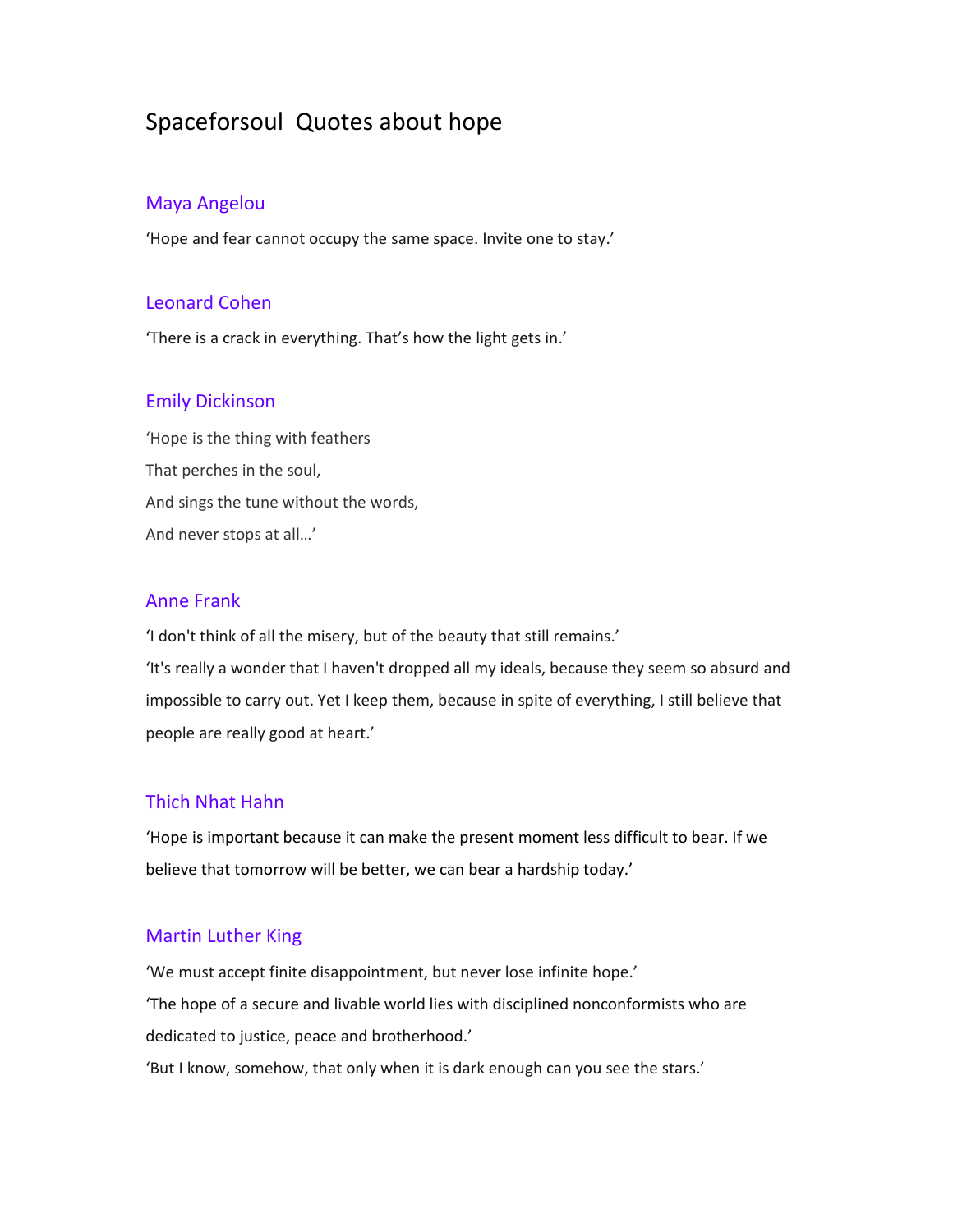## Barbara Kingsolver

'The very least you can do in your life is figure out what you hope for. And the most you can do is live inside that hope. Not admire it from a distance but live right in it, under its roof.'

#### Nelson Mandela

'I am fundamentally an optimist. Whether that comes from nature or nurture, I cannot say. Part of being optimistic is keeping one's head pointed toward the sun, one's feet moving forward. There were many dark moments when my faith in humanity was sorely tested, but I would not and could not give myself up to despair. That way lays defeat and death.' 'May your choices reflect your hopes not your fears'

#### Thomas Merton

'You do not need to know precisely what is happening, or exactly where it is all going. What you need is to recognize the possibilities and challenges offered by the present moment, and to embrace them with courage, faith and hope.'

#### John O'Donohue

'There is a kindness that dwells deep down in things; it presides everywhere, often in the places we least expect. The world can be harsh and negative, but if we remain generous and patient, kindness inevitably reveals itself… Despite all the darkness, human hope is based on the instinct that at the deepest level of reality some intimate kindness holds sway.'

### Parker Palmer

'Hope is holding a creative tension between what is and what could and should be, each day doing something to narrow the distance between the two.'

#### Richard Rohr

'The theological virtue of hope is the patient and trustful willingness to live without closure, without resolution, and still be content and even happy because our Satisfaction is now at another level, and our Source is beyond ourselves.'